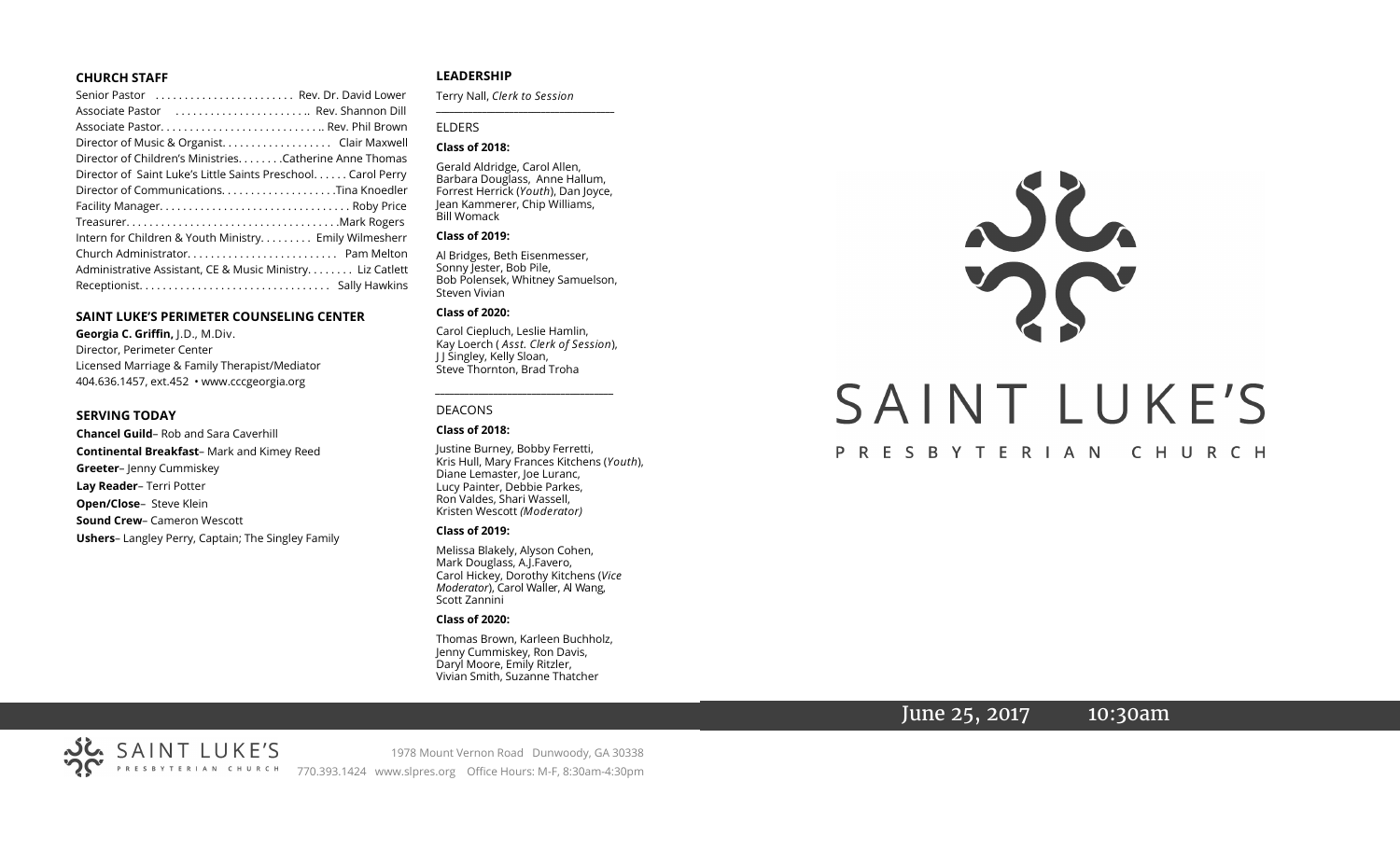

1978 Mount Vernon Road • Dunwoody, Georgia 30338 770.393.1424 • www.slpres.org

# **June 25, 2017**

Third Sunday after Pentecost

### **Liturgical Color:** Green

*Green is used for all of the other time periods (called Ordinary Time) not marked by a specific festival or season.*

### **SUNDAY SCHEDULE**

8:30am Chapel Communion Service 9:30am Sunday School 10:30am Sanctuary Worship Service *Nursery available at all services and Sunday School.* 

# MISSION

Responding to God's call and empowered by the Holy Spirit, we invite all to join us in knowing, serving, and sharing Jesus Christ here and around the world.

# VISION

To be a beacon of faith, hope, and love– every member an active disciple in Christ's ministry.

# **WELCOME, GUESTS!**  We are delighted you are worshipping with us.

**DURING** the Welcome, please print the requested information on the Friendship Pad and pass the Friendship Pad down the pew.

**AFTER** the worship service, please join us outside the Sanctuary where our Pastors or a church officer will be available to answer questions and provide you with a loaf of freshly -baked bread.

**FOR MORE** information about our programs, ministries or membership, please contact one of our Pastors at 770.393.1424, or visit our website: slpres.org.

# **THAT ALL MAY WORSHIP**

**ASSISTIVE** A hearing loop is accessible ീ by switching hearing aids to T-coil. Also,  $\frac{1}{\sqrt{1}}$ large print hymnals and back cushions are available. Please contact an usher for further assistance. **CHILDREN** are a precious part of our

church family, and we welcome them in worship. Worship buckets and activity packets are available on the back ledges of the sanctuary for preschool and elementary ages. Each week, children are invited to walk up for an age-appropriate message during "Tell Us Our Story." After that time, they may remain in worship, or go to child care (PreK and younger).

### **FROM THE GREEN TEAM, SOLARIZE DUNWOODY TOWN HALL MEETING**— A

new non-profit group, Solarize Dunwoody, is forming to explore the bulk purchase of solar systems for Dunwoody area residents and businesses. These bulk purchases have been very successful in Decatur, Athens, Savannah and Tybee Island and can reduce the cost of installing a solar system by 25 percent or more.

A Town Hall meeting has been scheduled for Tuesday, June 27at 7pm at Dunwoody United Methodist Church. It is a community meeting for attendees to learn more about solar energy for their home or business. Attendees will also provide input to shape the Solarize Dunwoody program. Solarize Dunwoody is sponsored by Dunwoody Sustainability Committee, Environment Georgia, Georgia Interfaith Power & Light, UMC Earthkeepers, and Solar CrowdSource. For more information, please contact Ron Davis at davirw@hotmail.com.

**FAMILY PROMISE IN JULY**— The Pentecost celebration was epic at Saint Luke's, with David Lower reminding us what the Holy Spirit helps us do right here right now. Since we gave our April hosting week to a new host congregation, we are feeling a little rusty in Family Promise hosting. The cure is our hosting next month, July 23-30. We know some of you will have vacation conflicts. On the positive side, there should be no school conflicts and kids can stay up later! Please sign up using this link: [https://](https://tinyurl.com/SLPCFP2017-07) [tinyurl.com/SLPCFP2017](https://tinyurl.com/SLPCFP2017-07)-07. Email David King at cardheel@yahoo.com if you need help signing up. In late July, with school about to resume, this is an exciting time in the life of our church and an exciting time with Family Promise. Thanks for all you do.

# **MOMMY AND ME, THE CLASSROOM**

**RENOVATION INITIATIVE**— Would you like to be a part of Saint Luke's mission to assist the Refugee Family Literacy Program's , AKA Mommy and Me, expansion at the Memorial Drive Presbyterian Church? There is plenty of work to do and all church members are invited to be a part of this mission. The work content varies, is planned each Saturday and the plan is being communicated via email. Anyone who is interested in volunteering to help and would like to receive announcements of the upcoming work should contact Tom McIntosh at [thomasmcintosh@bellsouth.net](mailto:thomasmcintosh@bellsouth.net) or Daryl Moore, [ddmoore@yahoo.com.](mailto:ddmoore@yahoo.com)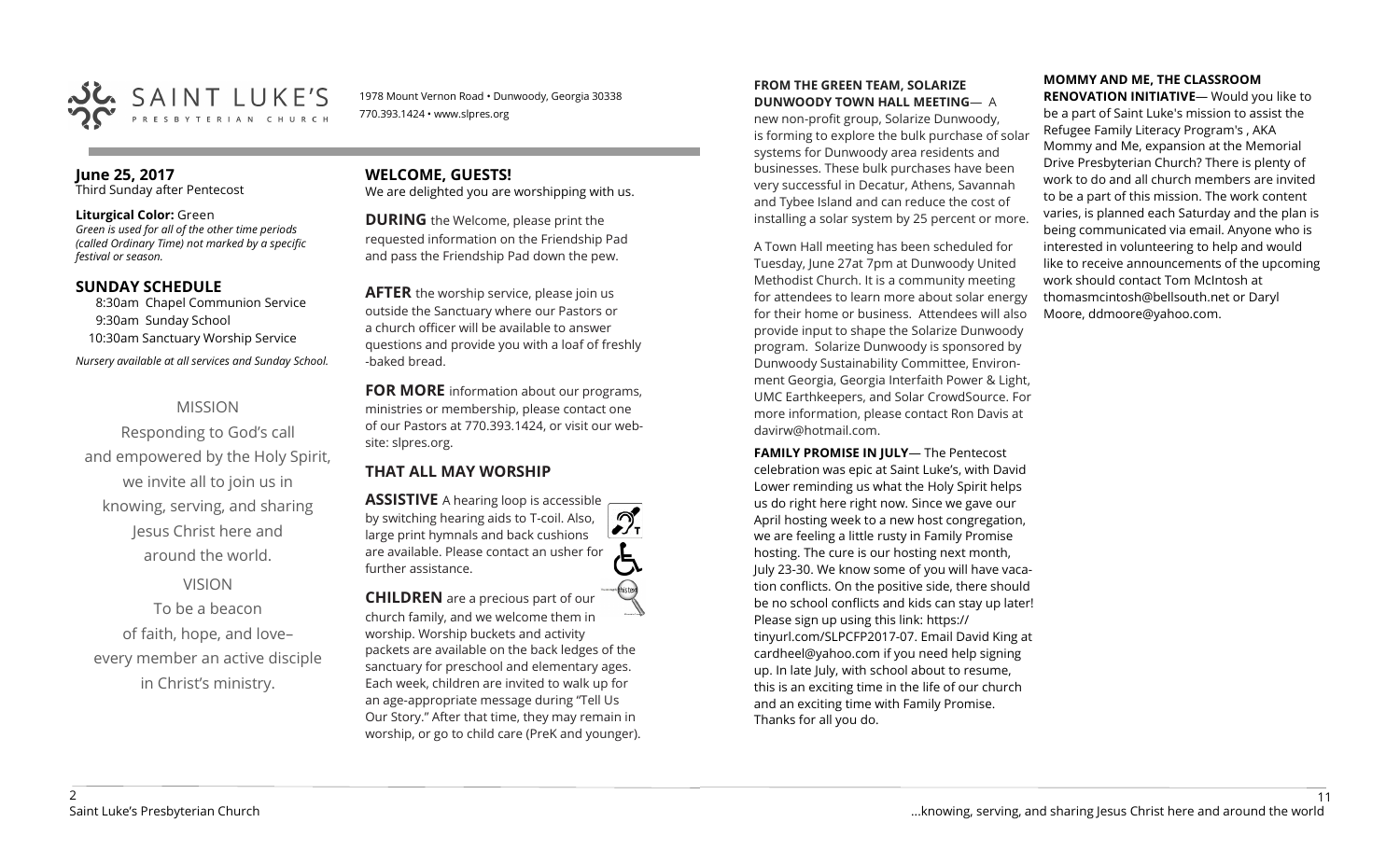# YOUTH MINISTRY

**Phil Brown philbrown@slpres.org / 770.393.1424 ext. 238 Emily Wilmesherr emilywilmesherr@slpres.org/ 770.393.1424 ext. 234**   $\_$  ,  $\_$  ,  $\_$  ,  $\_$  ,  $\_$  ,  $\_$  ,  $\_$  ,  $\_$  ,  $\_$  ,  $\_$  ,  $\_$  ,  $\_$  ,  $\_$  ,  $\_$  ,  $\_$  ,  $\_$  ,  $\_$  ,  $\_$  ,  $\_$  ,  $\_$ 

### **YOUTH SUNDAY SCHOOL**

Meet in the Youth Rooms at 9:30am

### **COMING UP THIS SUMMER**

Mexico July 8-15 Massanetta Middle School July 11-14 Thornwell Family July 20-22 Montreat July 23-29

# MUSIC MINISTRY

**Clair Maxwell clairmaxwell@slpres.org / 770.393.1424 ext. 227**  \_\_\_\_\_\_\_\_\_\_\_\_\_\_\_\_\_\_\_\_\_\_\_\_\_\_\_\_\_\_\_\_\_\_\_\_\_\_\_\_\_\_\_\_\_\_\_\_\_\_\_\_\_\_\_\_\_\_\_\_\_\_\_\_\_\_\_\_\_\_\_\_\_\_\_\_\_\_\_\_\_\_\_\_\_\_\_\_\_\_\_\_\_\_\_\_\_\_\_\_

# **SUMMER MUSIC**

We are currently scheduling music for our summer worship services while our choirs take the summer off. If you play an instrument, take music lessons, or can't sing with the choirs during the year, this is your chance to share your gifts with the congregation. Music is needed at the 8:30 and 11am services from June 11 through August 20. All instrumentalists and singers are welcome and appreciated! Contact Clair Maxwell if interested.

# your ordinary life, but a place to frame an attentiveness to your life." *- Eugene H. Peterson* **Gathering Prayer Prelude** Sunrise *Felix Mendelssohn* **Chiming of the Hour Welcome and Announcements Call to Worship\*** from Psalm 92 Leader: It is good to give thanks to the Lord, to sing praises to God's name, the Most High; **People: It is good to declare God's steadfast love in the morning, and faithfulness by night,** Leader: For you, O Lord, have made me glad by your work; **People: at the works of your hands we sing for joy! Hymn #23\*** God, You Spin the Whirling Planets *PLEADING SAVIOR* **Call to Confession\*** Leader: The Lord be with you. **People: And also with you.** Leader: Let us pray. **Prayer of Confession\***

**In Preparation for Worship** 

**Holy Lord, God of life, hear our prayer. Forgive us when we follow those paths that do not lead to life, that lead instead to exhaustion, fear, and apathy. Forgive us when we forget that you offer us life, life that is abundant and eternal. Forgive us, turn us to the right path, and let your love and grace flow over us and the world. Hear now our silent prayers of confession**...(*Silence is kept for personal confession)*  Leader: Lord, in Your mercy, **People: Hear our prayer. Amen.**

"If you keep the Sabbath, you start to see creation not as somewhere to get away from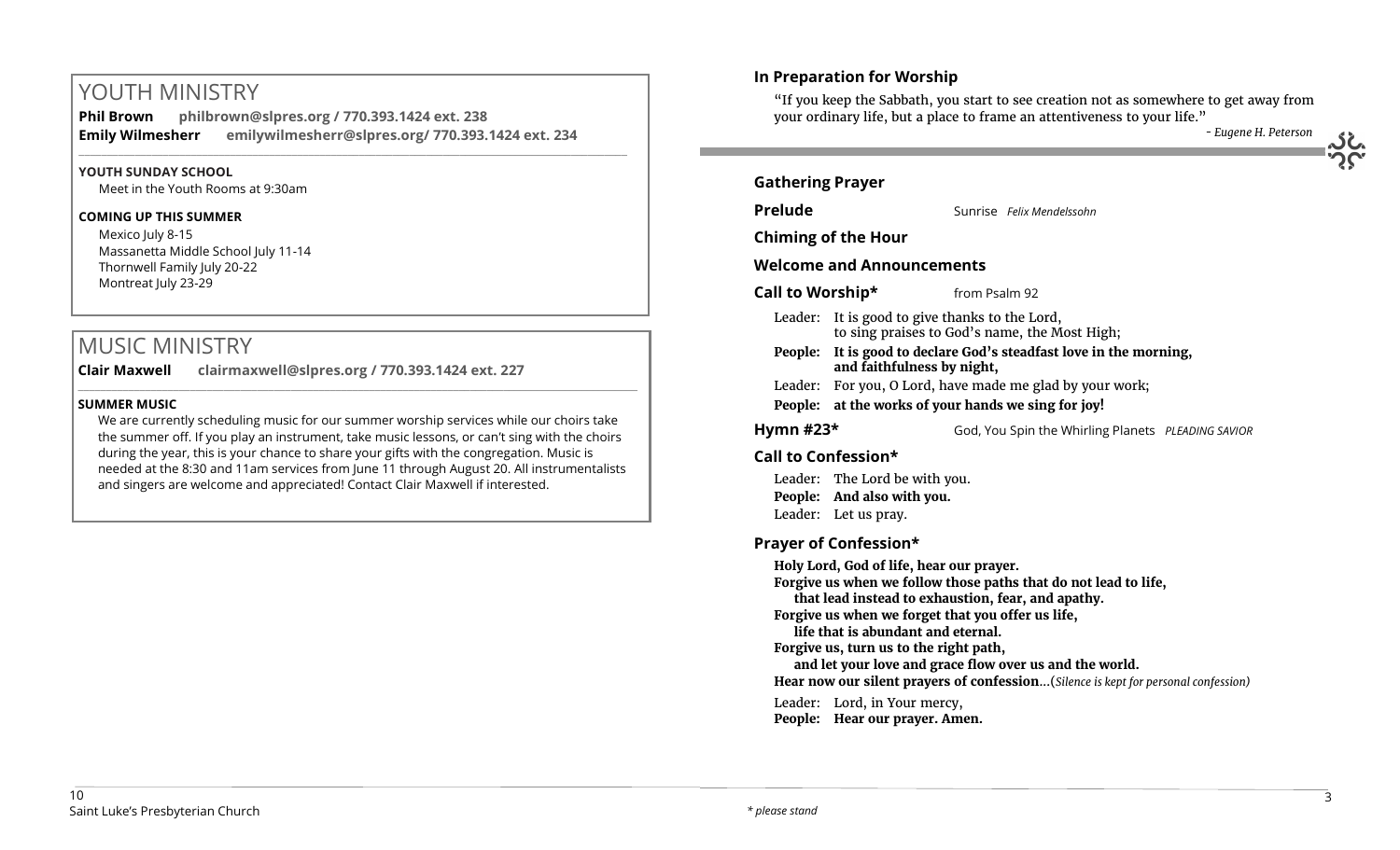### **Assurance of Forgiveness\***

### **Song of Praise\***

**Praise the Lord, praise the Lord, let the earth hear God's voice! Praise the Lord, praise the Lord, let the people rejoice! O come to the Father through Jesus the Son, And give God the glory, great things God has done!** 

# **Passing of the Peace of Christ\***

Leader: May the peace of Christ be with you. **People: And also with you.**

### **Prayer for Illumination Terri Potter**

**Scripture Lessons** Genesis 2:1-4a and Exodus 20:8-10, *pages 2 and 64* Terri Potter

Leader: The Word of the Lord. People: Thanks be to God.

### **Tell Us Our Story Phil Brown**

*Faithful Friends is taking a "summer break" and will resume in September. We invite this age group (K-2 nd) to remain in worship and enjoy the activities in our worship buckets; however, all children are welcome in our child care rooms.*

| <b>Special Music</b> | All Things Bright and Beautiful ROYAL OAK       |             |
|----------------------|-------------------------------------------------|-------------|
| Sermon               |                                                 | David Lower |
| Hymn $#414*$         | Be Still and Know that I Am God <i>PSALM 46</i> |             |

# S P L A S H ! CHILDREN'S MINISTRIES

**Catherine Anne Thomas cathomas@slpres.org / 770.393.1424 ext. 228 \_\_\_\_\_\_\_\_\_\_\_\_\_\_\_\_\_\_\_\_\_\_\_\_\_\_\_\_\_\_\_\_\_\_\_\_\_\_\_\_\_\_\_\_\_\_\_\_\_\_\_\_\_\_\_\_\_\_\_\_\_\_\_\_\_\_\_\_\_\_\_\_\_\_\_\_\_\_\_\_\_\_\_\_\_\_\_\_\_\_\_\_\_\_\_\_\_\_\_\_\_\_\_\_\_\_\_** 

### **FUN SUNDAY MORNINGS AHEAD!**

Our summer Sunday morning schedule for JUNE and AUGUST. *(We take July off)*  Join us from 9:30-10:15am for:

- Eye-Popping Bible Stories in Room 120 (preschool)
- Faith Factory Games in the Great Hall (elementary)

Our games in the Great Hall require two adult volunteers each week. Please go to: https:// tinyurl.com/GreatHallGames, to tell us which Sunday you'll be able to help lead. All lessons are prepared and all supplies are provided. It's easy and so much fun!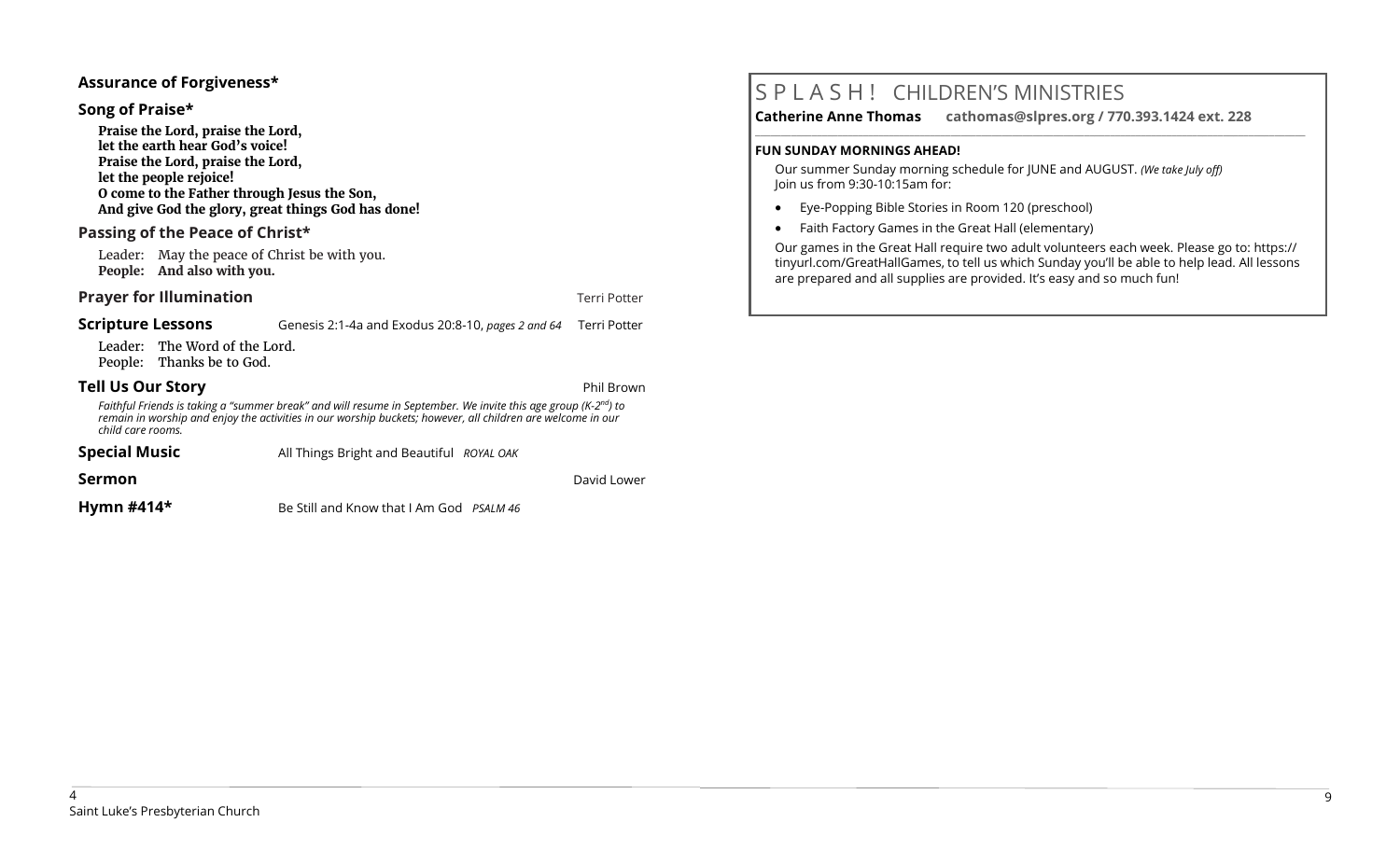# ADULT MINISTRY

**Shannon Dill shannondill@slpres.org / 770.393.1424 ext. 229**   $\_$  ,  $\_$  ,  $\_$  ,  $\_$  ,  $\_$  ,  $\_$  ,  $\_$  ,  $\_$  ,  $\_$  ,  $\_$  ,  $\_$  ,  $\_$  ,  $\_$  ,  $\_$  ,  $\_$  ,  $\_$  ,  $\_$  ,  $\_$  ,  $\_$ 

### **ADULT SUMMER SUNDAY SCHOOL**

Classes will continue to meet between the worship services, 9:30-10:15am. Descriptions of current groups are available on our website (slpres.org) or http://bit.ly/AdultSundaySchool. Please join us!

- Seasons of the Spirit (**Room 231/233**) a study of the scripture lessons used in Sunday sermons.
- Soul Food (**Room 234/236)**  Study focuses on a variety of topics to illuminate our faith and understanding of the Christian life in this complicated world.
- Faith Foundations (**Room 232)**  Using the Kerygma study guides, this class explores Scripture, Christian Belief, and our faith with the goal of growing as Christian Disciples.
- FINCH (**Room 203)** Representing parents of children and youth, our studies hope to support and encourage you and your family.

### **FRIDAY MORNING MEN'S BIBLE STUDY**

Fellowship and Bible study every Friday from 6:40-8am in the Parlor with Dan Joyce.

### **BIBLE STUDY: "WAYFARERS"**

Come join David, Shannon or Phil as this week's preacher leads a study of the scripture for the upcoming Sunday's worship. Meet on Wednesdays at 10am in the church library.

Affirmation of Faith\* **Apostles'** Creed **I believe in God, the Father Almighty, Maker of heaven and earth, and in Jesus Christ, His only Son, our Lord; who was conceived by the Holy Ghost, born of the Virgin Mary, suffered under Pontius Pilate; was crucified, dead, and buried; He descended into hell; the third day He rose again from the dead; He ascended into heaven, and sitteth on the right hand of God the Father Almighty; from thence He shall come to judge the quick and the dead. I believe in the Holy Ghost; the holy catholic Church; the communion of saints; the forgiveness of sins; the resurrection of the body; and the life everlasting. Amen.**

# **Prayers of the People**

**The Lord's Prayer Our Father, who art in heaven, hallowed be thy Name, thy kingdom come, thy will be done, on earth as it is in heaven. Give us this day our daily bread; and forgive us our debts, as we forgive our debtors; and lead us not into temptation, but deliver us from evil. For thine is the kingdom, and the power, and the glory, forever. Amen.**